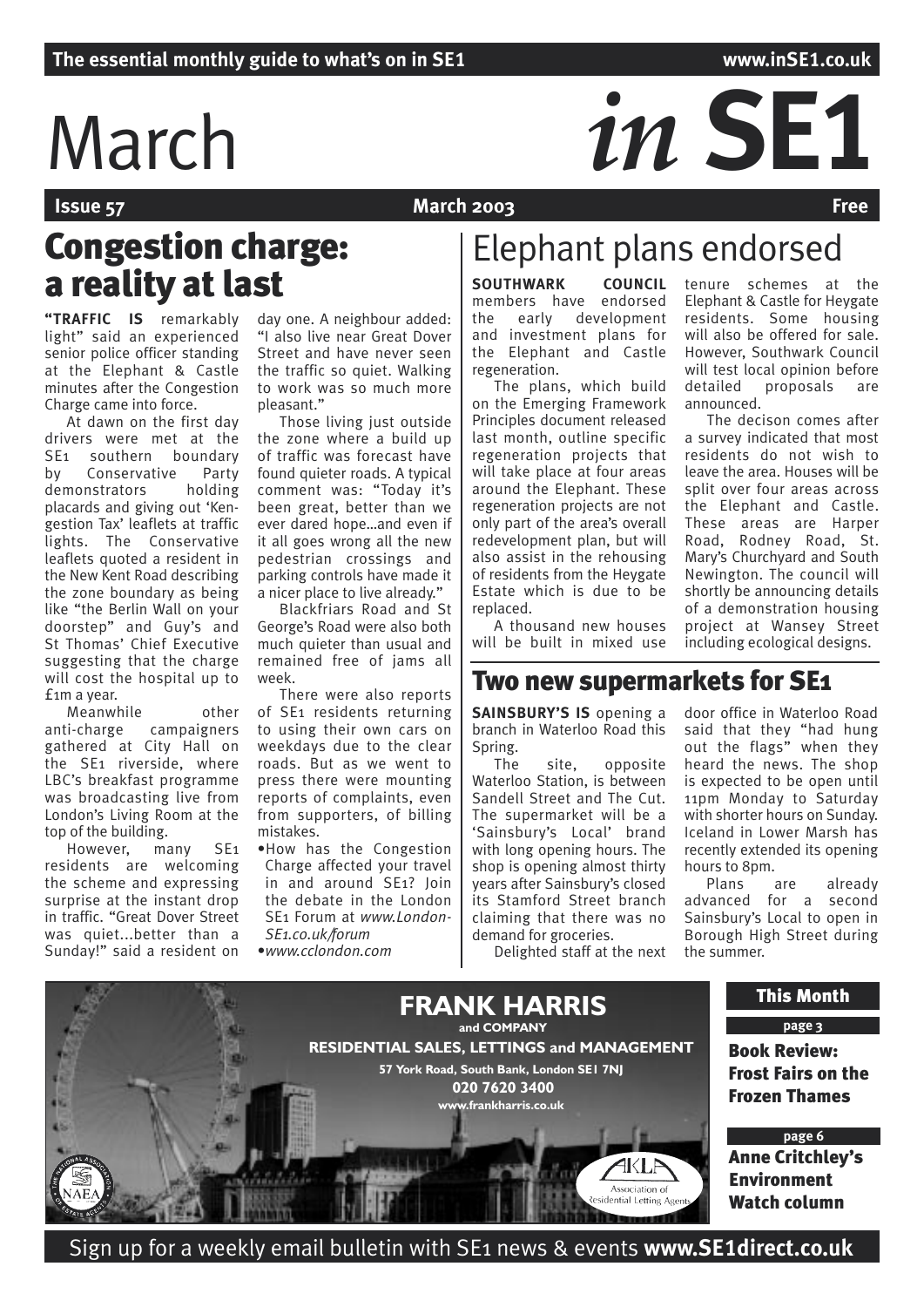*in* **SE1 MARCH 2003 www.***in***SE1.co.uk**

#### **27 Blackfriars Road London SE1 8NY**

TEL 020 7633 0766<br>Fax 020 7401 2521  $020\,7401\,2521$ EMAIL newsdesk@*in***SE1**.co.uk WEB www.*in***SE1**.co.uk

© 2003 Bankside Press www.banksidepress.com

**EDITOR** Leigh Hatts

PRODUCTION EDITOR James Hatts

**CONTRIBUTORS** Sarah Bryan Farouk Campbell Anne Critchley Crystal Lindsay Brittany Luck Marion Marples

PRINTED BY Copyprints Ltd, 1 Talbot Yard, SE1 1YP

## March *in* **SE1**

#### **ADVERTISING**

For details of our competitive rates call us for a rate card on 020 7633 0766 or email sales@*in***SE1**.co.uk

#### **SUBSCRIPTIONS**

To receive the next 12 issues please by post in the UK please send a cheque for £6 to the address above, made payable to *in* **SE1**.

#### **LISTINGS**

Details of events to be considered for inclusion next month should be sent by 18 March to the Listings Editor at the above address, or by fax or email.

#### **DISCLAIMER**

Every effort is made to ensure the accuracy of our listings and features but all details are subject to alteration by venues and organisers and no responsibility can be accepted for any inaccuracies.



## Award for Borough Market traders

**BOROUGH MARKET'S** unique Drinks Cage has won the Independent Specialist Off-Licence of the Year award.<br>The Drinks Cag

The Drinks Cage,a collective of specialist companies trading on Fridays and Saturdays, is Britain's only Off-Licence on an open market. The Cage embraces Utobeer Ltd, Cartwright Brothers Wines, Rose Blanc Rouge and WineWineWine.

The award ceremony was at the Landmark Hotel in Marylebone where the judges said: "The Drinks Cage stands out for bringing something genuinely new and enterprising to the independent sector."

The citation continued: "The range of products offered goes from fine beers and wines from around the world to specialist spirits and soft drinks. The emphasis is on quality products that are not generally available in other retail outlets."

Utobeer was also one of the three finalists for the Specialist Beer Retailer of the Year (sponsored by Bombardier by Charles Wells).

Mike Hill of Utobeer, speaking on behalf of the Drinks Cage, told *in* **SE1**: "We have a very unusual set up in that we have four companies who have come together to offer something different and this award is a much appreciated recognition of all the hard work put in by all those who make the Drinks Cage the success it has been'.

The award is part of the 2003 Off-Licence News Drinks Retail Awards.

•*www.boroughmarket.org.uk*

## Pool of London funding for SE1 projects

**THE POOL** of London Partnership has agreed £213,290 of funding towards four projects including new sculptures at the More London development and a feasability study for the old Operating Theatre.

The three sculptures in new public open spaces at More London, alongside City Hall, will be installed by the end of September.

The Old Operating Theatre is looking to expand into the adjoining St Thomas' Church which has been empty since being vacated by Southwark Cathedral's Chapter House.

The other projects funded are a Design & Investment

### Coin Street architect dies

**ARCHITECT IAN** Davidson who transformed part of the South Bank has died unexpectedly at the age of 48 following a heart attack. Coin Street Community Builders employed Ian Davidson and Alex Lifschutz after Coin Street director Ian Tuckett had seen their work in Suffolk. The Lifschutz Davidson practice converted

Study at Tower Gateway and an Asylum Seeker Support programme in Grange, Snowsfields and Tower Bridge

Schools.<br>PIP Director Linda Houston said: "All of these projects will bring a significant change to the area and the people who live, work and visit the Pool of London. Coherent transport interchanges, attractive public spaces, a supportive educational programme and the development of smaller attractions are all key ingredients in the PLP's vision to create a new quarter for London."

• *www.pooloflondon.co.uk*

the derelict Oxo Tower into its now well-known housing and retail units. Davidson's flats in Broadwall were immediately award-winning. His latest contribution to the South Bank was the new Hungerford Bridge walkways. Early designs by Davidson for a health and fitness centre were presented to Waterloo residents only last December.

**2**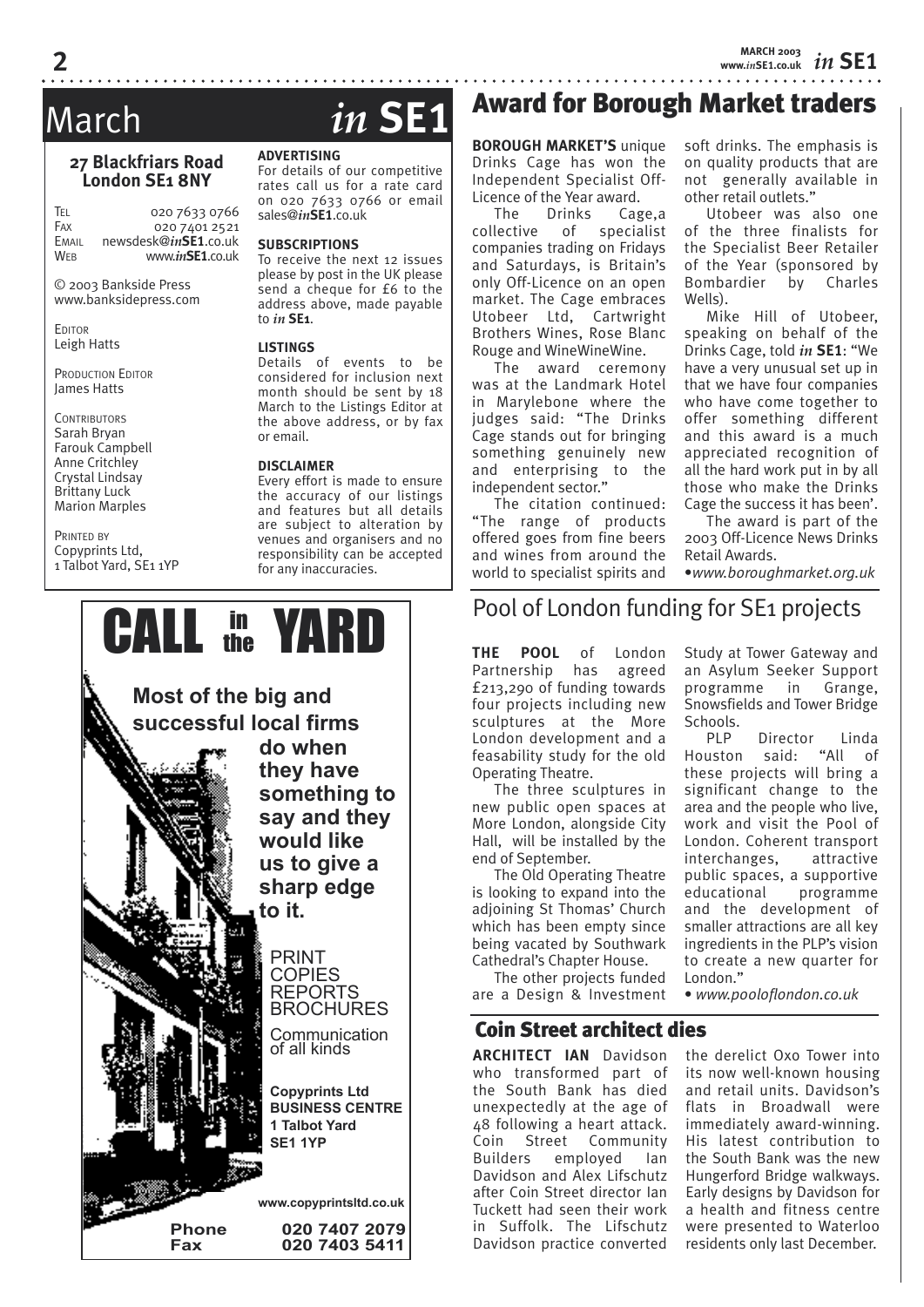## Football pitches for Paris Garden

**SOUTHWARK COUNCIL** has approved two floodlit multisport pitches for Paris Garden although almost all residents living around the Paris Garden square had opposed the scheme.

The site, on the corner of Hatfields and Meymott Street, had been an overgrown green oasis for over a decade. A Green Paris Garden Group had campaigned for a managed garden but the football plan put forward by nearby Colombo Street Centre won Council approval.

This proposal was strongly supported by families living north of Stamford Street.

Among others speaking for the Colombo plan was Cllr Catriona Moore who defied many of her consituents living just inside the Southwark boundary marked by Hatfields.

Following the decision some residents have expressed a wish to enter into a dialogue with Colombo Street and Southwark Council to ensure that some green element is included in the

TL2000 latest

**ALTHOUGH THE** Thameslink 2000 scheme has been put on hold by Deputy Prime Minister John Prescott, Railtrack's successor Network Rail is pressing ahead by submitting a planning application for a viaduct through Borough Market. Streets affected include Bedale Street and London Bridge Street on the east side of Borough High Street.

•*www.networkrail.com •www.odpm.gov.uk*

## **SE1 Snippets > > > > >**

**ONE WAY REVERSAL AXED** The proposed reversal of the one way traffic flow in Chancel Street has been abandoned following protests from residents. There were fears that the street and Dolben Street would again become an early morning commuter rat run. Adjoining Gambia Street has already been closed to through traffic to reduce noise and pollution.

**WATERLOO MINIBUS** A community minibus used by the London Nautical School and St John's Waterloo, and part funded by the Waterloo Community Regeneration Trust, is now available for hire by authorised drivers from SE1 organisations. Full details from Rev Richard Truss on 020 7928 4470 or email *richard.truss@btintern et.com*

**CHRIST CHURCH GARDENS** A soft children's play area is being laid out in Blackfriars Road's Christ Church Gardens for use this summer by the Colombo Day Nursery in Colombo Street opposite. The area, which is on the south side of the church, is to be maintained as a dogfree zone. Also being created in the gardens is a circular community flowerbed.

The Southbank Sinfonia<br>Chamber Fnsemble. Ensemble,<br>newest Britain's orchestra, just a few months old and formed from outstanding college and c o n s e r v a t o i r e graduates, is appearing at St John's Church. The first concerts were in February and this month there are two free lunchtime recitals. •See listing page 6.

**Let her know just how great she really is!**

> Cutflowers 35 The Cut Waterloo SE1 8LF TEL 020 7633 9992 FAX 020 7633 9947

**Mothers' Day 30th March** *open Sat 29th & Sun 30th*

**SOUTHBANK SINFONIA** 

final layout around the garden boundary in Hatfields

•Paris Garden was known to William Shakespeare who mentioned it in his play

•Jubilee Gardens is to be handed over to a new SE1 trust and given a £5m makeover. The steering group claims that the Gardens will be a "world class public park to rival parks in Paris and Barcelona and the other great cities of

St Patrick's Day

**THIS YEAR'S** St Patrick's Day Festival is being held on Sunday 16 March on the South Bank between Jubilee Gardens and the National Theatre. There will be stages at both ends for Irish folk and pop music. Other festival features include marquees showcasing Irish food and drink, arts & crafts, music and dance. There will also be several bars, community stalls and food outlets. •See listing on page 7

and Meymott Street.

*Henry VIII*.

the world".



**3**

#### **Frost Fairs on the Frozen Thames**

**THE IDEA** that the Thames River actually froze is intriguing enough, but when fairs were held on the ice, complete with pubs, merry-go-rounds, and painters to immortalize the events, more information is definitely needed. Thus, Nicholas Reed's *Frost Fairs on the Frozen Thames* (Lilburne Press £9.95), the first book with detailed coverage of the paintings of these fairs, is much appreciated. The book contains historical paintings of the frost fairs on every page. Each picture is like a find-the-hidden-things exercise, in which the reader can search for items mentioned in the text. The text itself is interesting and highlights original poetry from the printings at the frost fairs. Further, it includes little-known interesting facts and directions to places where the paintings displayed in the book can be viewed by the public. *Frost Fairs* would make a beautiful book for an SE1 home. I highly recommend it.

•Available at Riverside Bookshop **BRITTANY LUCK** 

**Charles Babbage, Charles Dickens, William Blake, Ocatavia Hill, Mary Wollstonecraft, Cross Bones Graveyard, Chaucer's Tabard Inn…**

Southwark Council is putting up 20 blue plaques to celebrate the people, places and events that shaped the history of Southwark. You can choose!

*Vote for your favourites on the shortlist*

Open Mon-Fri 10am-3pm

**Southwark Heritage Centre at Hay's Galleria** 12a Lower Level, Hay's Galleria, Tooley Street, London SE1 020 7357 9294 Books and literature on historic Southwark.



#### **Rachmaninoff Vespers** Saturday 8th March at 7.30 pm Greek Orthodox Church Westow St. Upper Norwood Tickets on door or 020 8699 3309

**Blackfriars Wine Bar**

 **The South Bank's best kept secret invites you to discover the charm of an** *authentic* **WINE BAR**

**We have an extensive range of over 100 different wines from the Old and New World**

**Luncheon and snacks available Open 10am till late Monday to Friday**

**ARCH 80, SCORESBY STREET, SOUTHWARK LONDON SE1 TEL: 020 7928 0905**

3 mins from Southwark station • 5 mins from Tate Modern

## **Potters Field**

**EIGHT TOWER** blocks are planned for Potters Field. The Berkeley Homes proposal involves building 12-19 storey buildings on the councilowned coach park. There is also provision for restaurants and shops. The residential element would include 30% affordable housing and the college building would be retained. Another plan already submitted includes a hotel. Objections can be made until mid-March.

book ® *review*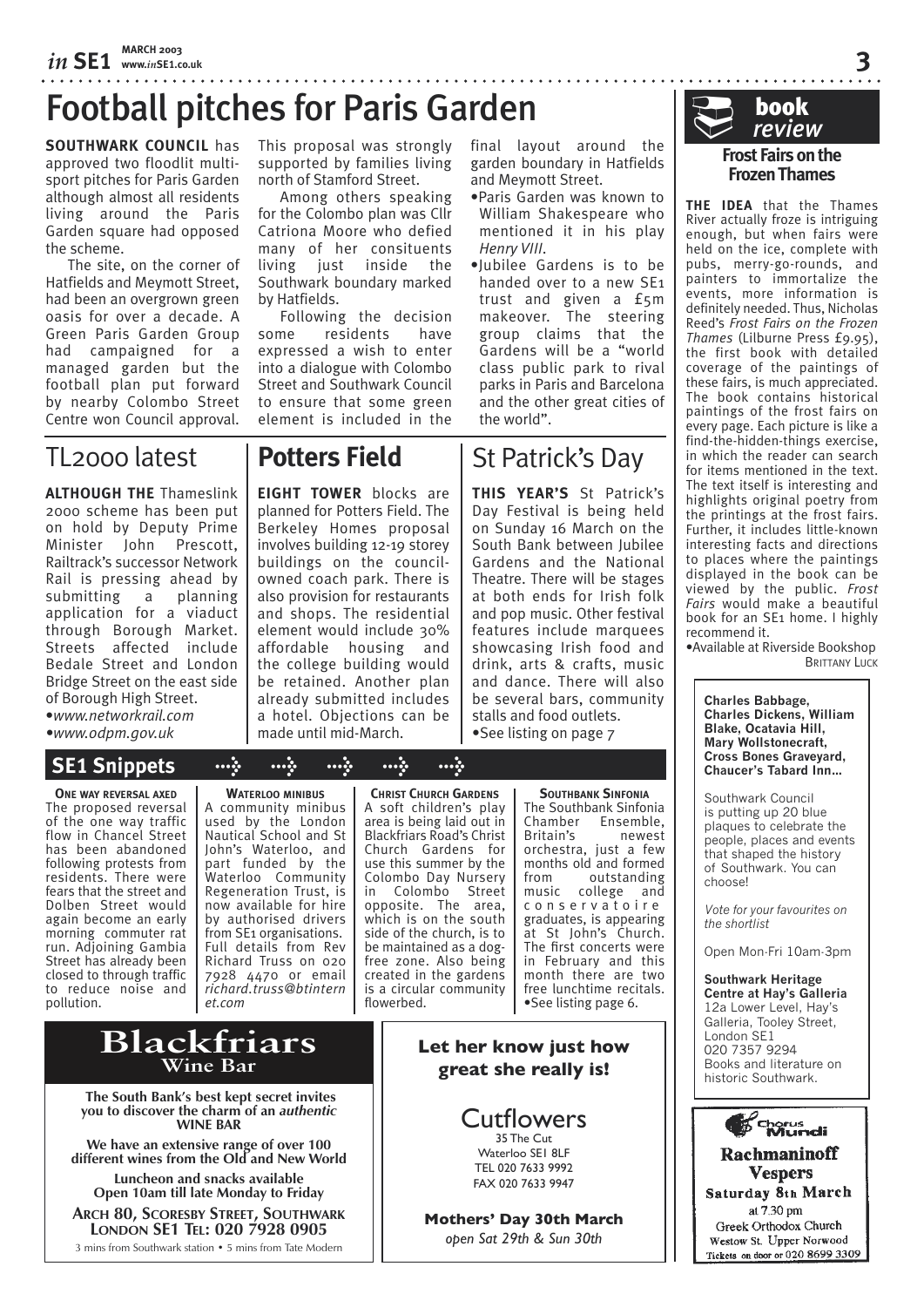## **theatre**<br>*review*

**4**

#### **A Laughing Matter at the National**

**A LAUGHING** *Matter*, a play about the production of *She Stoops to Conquer* is, unfortunately, unworthy of its name. The kindest description I can give the play is "tedious."

While it contains a few funny jokes and poingnant scenes, the play fails to make any real point. There are far too many useless scenes that should have been cut from the two-and-a-halfhour play. Further, *Laughing Matter* seems disjointed and overly didactic. The playwright crams volumes of encyclopaedic knowledge into the play at the expense of plot.

Worse still, the play is full of purposeless vulgarity. Two very loudly acted sex scenes, bodily noise humour, and one act of nudity only embarrassed an already bored audience. In short, *A Laughing Matter* stoops but fails to conquer. I recommend spending your pounds on Goldsmith's actual play, which contains the same superb actors in a well-written play.

•Until Saturday 29 March

•T 020 7452 3000 **BRITTANY LUCK** 



**THE BERMONDSEY** Kitchen lies beneath the flat in Bermondsey Street where Tate Modern's launch director Lars Nittve lived for just five months before the restaurant opened. He would have enjoyed the informal atmosphere. Owner and manager Dela Foster and chef Ruth Quinlan are interested in cooking with fire so there is an impressive glimpse of flame from a charcoal grill in the kitchen viewed across the bread on the counter. The plain walls have just a few pictures including a Ken Kiff print. A fresh anchovies starter (£4.50) was generous as was the guineafowle with potatoes  $(f_{11.50})$ . The leek and fennel braised in butter (£2.50) and salad were prepared in front of us. Although satisfied we just had to find room for the delicious coffee flavour panna cotta  $(f_4)$  and the banana cake with ice cream. It would have been a superb meal but for the smokers nearby.

### • 194 Bermondsey Street

• T 020 7407 5719

**Lambeth Mission**<br>Lambeth Road To<sub>2</sub> T 020 7735 9012

#### **Wednesday 19 to Saturday 22 March FIDDLER ON THE ROOF**

*7.30pm (matinée Sat 22 Mar 3pm); £6 (conc £3)*

Production of Joseph Stein's classic musical which transends the story of a Russian Jewish man and his family to reveal a universal theme of the difficulty of preserving tradition in a changing world. Performed by the Inner City Players, who have been performing at the Lambeth Mission for over 30 years.

#### **New Arch Theatre**

Under Waterloo Stn T 020 7735 9643 www.networktheatre.org

*\_\_\_\_\_\_\_\_\_\_\_\_\_\_\_\_\_\_\_\_\_\_\_\_\_\_\_\_\_\_\_\_\_\_\_* 

#### **Tuesday 25 to Saturday 29 March STAGS AND HENS**

*Tue-Sat 7.45pm; £7 (SE1 residents £5)* A wild comedy about the rituals of marraige, set in the toilets of a Liverpool dance hall. A Stag party and a Hen party for two spouses to be have collided in the same dance hall. Now, it's the job of all friends present to keep the bride and groom from seeing one another before the wedding.

*\_\_\_\_\_\_\_\_\_\_\_\_\_\_\_\_\_\_\_\_\_\_\_\_\_\_\_\_\_\_\_\_\_\_\_*  **The Old Vic**

The Cut T 020 7369 1722 www.oldvictheatre.com

#### **Tuesday 18 March to Saturday 19 April KING LEAR**

*Mon-Sat 7.30pm; from £12.50* Fast paced production of Shakespeare's *Lear*. Performed by the English Touring Theatre and starring Timothy West.

\_\_\_\_\_\_\_\_\_\_\_\_\_\_\_\_\_\_\_\_\_\_\_\_\_\_\_\_\_\_\_\_\_\_\_ **Royal National Theatre**<br> **Royal National Theatre**<br> **Royal National Theatre** T 020 7452 3000 www.nationaltheatre.org.uk

#### **Until Tuesday 18 March**

**LOVE'S LABOUR'S LOST** *Olivier; 7.15pm; £10-£33* The Anything Goes company turn their attention to Shakespeare's youthful comedy, Love's Labour's Lost, another work of wit, sophistication and romance but in a very different style.

#### **Until Tuesday 13 May HONOUR**

*Cottesloe; 7.30pm; £10-£27* UK première of Joanna Murray-Smith's insightful play showing the failure of a marriage. Cast includes Eileen Atkins and Corin Redgrave.

#### **Until Saturday 29 March**

**SHE STOOPS TO CONQUER** *Lyttelton; 7.30pm; from £10* Oliver Goldsmith's tale of class and courtship with the barmaid.

#### **Until Saturday 29 March**

**A LAUGHING MATTER** *Lyttelton; 7.30pm; from £10* See review on this page.

*The National is offering £5 off the top three ticket prices for evening performances of She Stoops to Conquer and A Laughing Matter when you book for both shows at the same time.*

#### **Wednesday 19 to Saturday 22 March ANYTHING GOES**

*Olivier; 7.15 pm; £10* Cole Porter's classic musical. The fabulous, tune-filled, danced -peppered score includes I Get A Kick Out Of You You're The Top, It's De-Lovely, Blow, Gabriel, You'd Be So Easy To Love, All Through The Night, and the title number Anything Goes, which in both music and lyric so capture's the spirit of the age.

**Theatre Example 3 Friday 28 March to Saturday 5 April Fig. 2. Cinema PERICLES**

#### *Olivier; 7pm & 7.15pm; £10*

Yukio Ninagawa's Japanese production of Shakespeare's play. Please note: The entirety of the play is in Japanese with no simultaneous translation, though a full plot synopsis is provided. Ninagawa visited the National with his celebrated productions of *Macbeth* and *Medea* in 1987.

*\_\_\_\_\_\_\_\_\_\_\_\_\_\_\_\_\_\_\_\_\_\_\_\_\_\_\_\_\_\_\_\_\_\_\_*  **St John's Waterloo**<br>
Waterloo Road<br>
T o2c T 020 7928 2003 www.stjohnswaterloo.co.uk

#### **Monday 3 March**

**LENT, LONDON & CLARINET** *7.30pm; £3*

Poet Brian Louis Pearce reads from his Jack O'Lent and City Whiskers sequences. Music by Tim Brown and David Miller.  $\overline{\phantom{a}}$  , and the set of the set of the set of the set of the set of the set of the set of the set of the set of the set of the set of the set of the set of the set of the set of the set of the set of the set of the s

#### **Southwark Playhouse**

62 Southwark Bridge Rd T 020 7620 3494 www.southwarkplayhouse.co.uk

#### **Wednesday 6 & Thursday 7 March THE YEAR CLOCK**

*Mon-Sat 7.30pm; £10* Tim Laycock's acclaimed play based on

the life and works of William Barnes, a poet from Dorset. In order to highlight Barnes' folk roots, the musical score accompanying the play will be folk music played by Colin Thompson on fiddle and guitar.

#### **Friday 7 March DEATH OF AN ACTRESS**

*7.30pm; £3* Première staged rehearsed reading with live music of David Bridel's new play. A tale of simple love directed by Duncan Law with Tasmin lewis as musical director. A Lions part production. *www.thelionspart.co.uk*

#### **Monday 17 March to Saturday 5 April THE WEDDING**

*Mon-Sat 7.30pm; £5*

First ever English translation of the dark, absurdist comedy by Cuban playwright Virgilio Pinera. Pinera's study of social pride and etiquette revolves around lovers who back out of a wedding Performance by The Scarlet Theatre acting company.

### $\overline{\phantom{a}}$  , and the set of the set of the set of the set of the set of the set of the set of the set of the set of the set of the set of the set of the set of the set of the set of the set of the set of the set of the s

**Union Theatre**<br>reet T020.7261.0876 204 Union Street www.uniontheatre.freeserve.co.uk

#### **Tuesday 4 March to Saturday 22 March CHILDREN'S HOUR** *Tue-Sat 7.30pm; £10*

Karen Wright is one of two teachers, running a boarding school for young girls, whose reputations are ruined after a pupil starts a malicious rumour that they're having a lesbian relationship. A play by Lillian Hellman starring Anna Brecon and Tracy Wiles and directed by Danny Ghossain. A Thirsty Dog Production.  $\_$ 

**Young Vic** 66 The Cut T 020 7928 6363 www.youngvic.org

#### **Friday 7 March to Saturday 12 April SIMPLY HEAVENLY**

*Mon-Sat 7.30pm; £19 (conc £10)* Rarely performed production based on Langston Hughes' tale of life and love in 1950s Harlem. With music by David Martin and lyrics by Langston Hughes, this production evokes the spirit of Harlem with wit, humour and style. Special price previews on 7, 8, 10 & 11 March – a limited number of seats are available for £12.50 (conc £7.50). A gala performance in aid of the Young Vic will be given on Thursday 27 March. There is also a sign language interpreted performance on Saturday 29 March.

www.bfi.org.uk/imax *Screenings daily 10.30am-9.30pm; £7.10 (conc £5.95; child £4.95)* **INDIA: KINGDOM OF THE TIGER 2D (U)** Follow the Bengal Tiger through its breathtaking homeland-India, a country

**BFI London IMAX Cinema** The Bullring, South Bank T 020 7902 1234

painted by countless cultures, colours and faces.

#### **INTO THE DEEP 3D (U)**

*Into the Deep* takes you into a magical under water world. Enjoy a close shave with a shark, play hide and seek with the sea lions and marvel at the richness of life beneath the waves.

#### **PULSE: A STOMP ODESSEY 2D (U)**

The creators of *Stomp* take the IMAX audience on a spectacular global journey, paying tribute to the people and the rhythms of the world that inspired the original show. *Pulse* includes the KODO drummers of Japan and a 200 piece rhythm section in Salvador. The film also features sights and sounds from India, Africa, Spain, the UK and Norh America.

#### **CYBERWORLD 3D (PG)**

Come face to face with your favourite characters - Bart and Homer Simpson, 'Z' from Antz, and Phig the sassy cyber babe.

#### **HAUNTED CASTLE 3D (PG)**

You are beckoned to enter a castle...a haunted castle...Join Johnny as he enters the mysterious castle and begins to discover that things are not as they appear.

#### **THE LION KING 2D (U)**

*Phone for times; £9.50 (conc £7; child £7)* Disney's popular tale which follows the fortunes of a young prince in exile. With music by Tim Rice and Sir Elton John. See the special website at *www.disney.co.uk/ lionkingimax*

#### **T-REX: BACK TO THE CRETACEOUS 3D (U)**

Dinosaurs are very much alive - at least in the mind of teenager Ally Hayden. When a museum accident transports Ally on an adventure back in time to explore the terrain and territory of life-size dinosaurs, she is thrust literally nose-to-nose with the largest and most realistic dinosaur ever to appear on a movie screen.

#### $\_$ **National Film Theatre**<br>Fouth Bank **T** 0207

T 020 7928 3232 www.bfi.org.uk/nft

#### **Friday 7 March SHABANA AZMI IN COVERSATION**

*9pm; £10.30 (conc £8.20) Joint ticket with Congregation for the screening on Friday 7 March; £13.00 (concs £10)* This month the NFT will have a special interview with Shabana Azmi, a famous

Indian actress as well as a member of India's upper Paliamentary House, a respected academic and an indefatigable social reformer. As part of *Tongues on Fire*, a celebration of South Asian cinema featuring female artists, the interview will include a joint sceening of *Conversation*, a favorite of Azmi's among her work. Other Azmi films shown during the month of March include *The Death Sentence, Fire*, *Immaculate Conception*, *In Custody*, *Kamla*, *The Ruins*, and *The Seeding*.

 $\_$ **Tate Modern** Bankside T 020 7887 8888 www.tate.org.uk

Tate Modern's film programme is available in full on their website.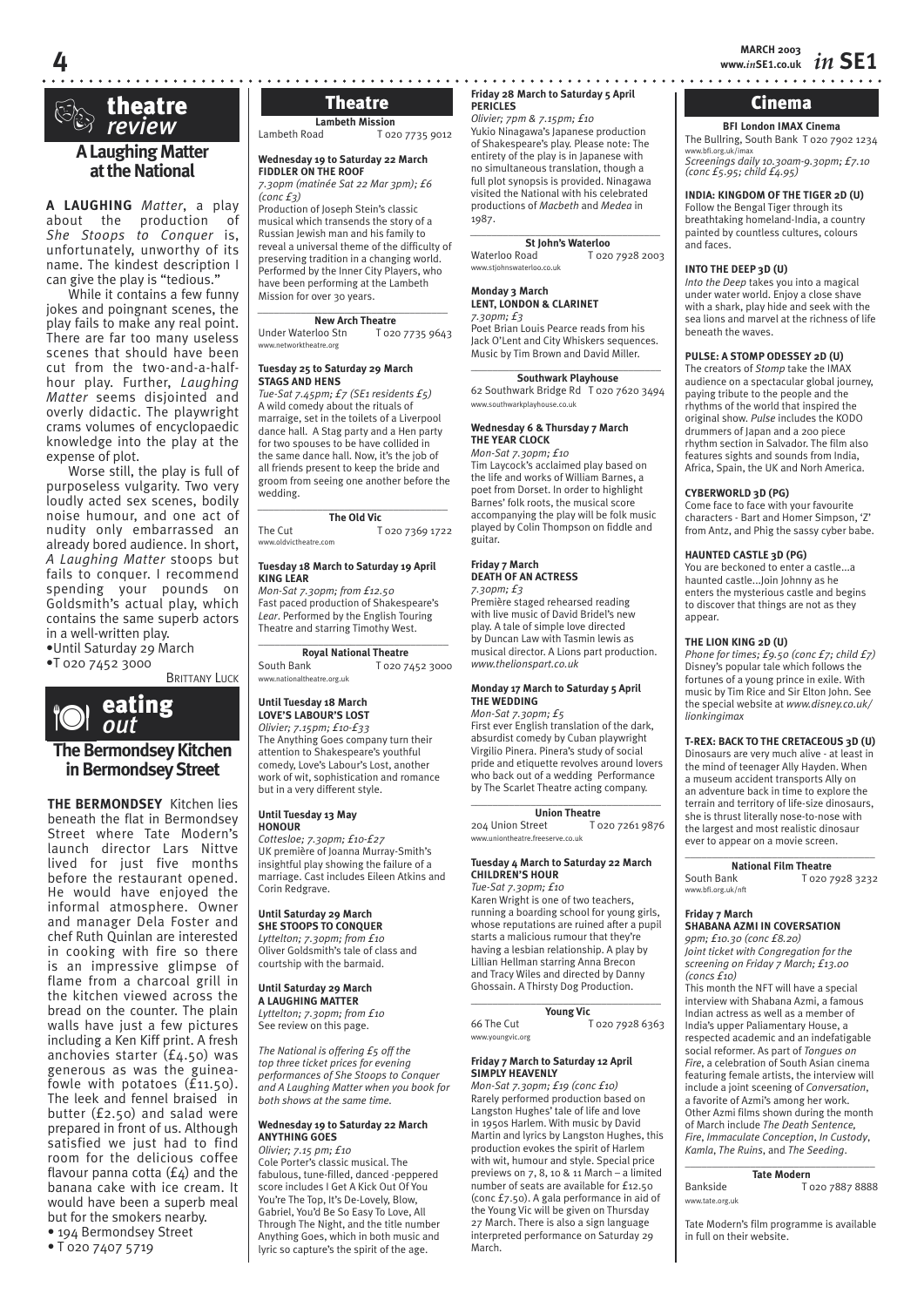## **Exhibitions**

**Bankside Gallery**<br>48 Hopton Street To<sub>2</sub> T 020 7928 7521 www.banksidegallery.com

**Thursday 20 March to Monday 21 April ROYAL WATERCOLOUR SOCIETY SPRING EXHIBITION**

The warm works of Jane Carpanini RWS will be featured to celebrate her 25th anniversary of election to the RWS. \_\_\_\_\_\_\_\_\_\_\_\_\_\_\_\_\_\_\_\_\_\_\_\_\_\_\_\_\_\_\_\_\_\_\_

## **Design Museum**<br>To<sub>2</sub> T

T 020 7940 8790 www.designmuseum.org *Daily 10am -6pm (last admission 5.15pm);* 

#### **Until Sunday 20 April MARS GROUP**

*£5.50 (conc £4)*

70th anniversary celebration of the Modern Architectural Research think-tank. Features Basil Spence and Erno Goldfinger.

#### **Until Tuesday 11 May MANOLO BLAHNIK**

First ever retrospective of shoe designer Manolo Blahník's collection of sexy shoes. Prices from £700 when for sale.

#### **Until Sunday 1 June**

**SUPERSTUDIO – LIFE WITHOUT OBJECTS** The Italian design group Superstudio showing their avant-gard architecture and technology.

#### **Until Sunday 29 June**

**DESIGNER OF THE YEAR** The works showing are all competing for a £25,000 cash prize, which will be announced in early lune.

 $\overline{\phantom{a}}$  , and the set of the set of the set of the set of the set of the set of the set of the set of the set of the set of the set of the set of the set of the set of the set of the set of the set of the set of the s **Essor Gallery**<br>1 America Street To

T 020 7928 3388 www.essorgallery.com *Daily 11am-5.30pm; free*

#### **Until Saturday 29 March KILLING FRIENDS**

Julian Hoeber's recent work is primarily concerned with the objecthood of the body.

#### \_\_\_\_\_\_\_\_\_\_\_\_\_\_\_\_\_\_\_\_\_\_\_\_\_\_\_\_\_\_\_\_\_\_\_ **fa projects**

Bear Gardens T 020 7928 3228 www.faprojects.com *Tue-Fri 10am-6pm; Sat 11am-4pm*

#### **Until Saturday 1 March GROUP SHOW**

Grazia Toderi, Wood & Harrison, David Burrows, James Ireland, Izima Kaoru and Ellen Cantor.

\_\_\_\_\_\_\_\_\_\_\_\_\_\_\_\_\_\_\_\_\_\_\_\_\_\_\_\_\_\_\_\_\_\_\_ **Florence Nightingale Museum** Lambeth Palace Road T 020 7620 0374 www.florence-nightingale.co.uk *Mon-Fri 10am-5pm; Sat & Sun 11.30am-*

#### **Until Friday 25 April ARCHITECTURAL VISIONS** Five proposals for a new Florence Nightingale Museum by New Zealand

*4.30pm; £4.80 (conc £3.80)* 

architectural students.

#### **Until Saturday 22 March NURSING BADGES**

The exhibition displays badges that span from traditional to contemporary. See the stories and history these badges tell. \_\_\_\_\_\_\_\_\_\_\_\_\_\_\_\_\_\_\_\_\_\_\_\_\_\_\_\_\_\_\_\_\_\_\_

**Gallery 33**<br>33 Swan Street T 020 7407 8668 *Mon-Fri 10am-5pm; free*

#### **Monday 3 to Thursday 27 March CAESURA: THE SMALL SERIES** Judith Tucker was inspired by bleak, windswept coastlines to compose these oil paintings. Full of folds, contours, and iridescent colours, these paintings

suggest a journey to a new location.

**www.***in***SE1.co.uk 5 Imperial War Museum**<br>**I** Cambeth Road **I** T O<sub>2O</sub> T 020 7416 5320 www.iwm.org.uk

*Daily 10am-6pm; free* 

#### **Until Sunday 30 March HIDDEN**

Paul Seawright investigates the Afghanistan landscape contaminated with ordnance and mines.

#### **Until Sunday 27 April ANTHEM FOR DOOMED YOUTH**

*£5 (conc £4)* Major exhibition on twelve WWI soldier poets .  $\_$ 

**Jerwood Space** 171 Union Street T 020 7654 0171 www.jerwoodspace.co.uk

*Tue-Sun 11am-6pm; Sun 1-6pm; free*

#### **Until Sunday 23 March JERWOOD SCULPTURE PRIZE**

Eight artists with winner announced on 4 March.

 $\overline{\phantom{a}}$  , where  $\overline{\phantom{a}}$  , where  $\overline{\phantom{a}}$  , where  $\overline{\phantom{a}}$ **Llewellyn Alexander Fine Paintings** The Cut T 020 7620 1322 www.llewellynalexander.com *Mon-Sat 10am-7.30pm; free*

## **Until Friday 14 March ROYAL INSTITUTE OF OIL PAINTERS**

A first time exhibition of this well renowned group of artists at this gallery.

**Thursday 20 March to Saturday 5 April JEREMY BARLOW-ONE MAN SHOW** Major exhibition of over 85 new oils of Italy and France.

#### $\overline{\phantom{a}}$  , where  $\overline{\phantom{a}}$  , where  $\overline{\phantom{a}}$  , where  $\overline{\phantom{a}}$ **McHardy Sculpture Company**

Shad Thames T 020 7403 7555 www.mchardy-sculpture.com *Mon-Fri 11am-5pm; Sat & Sun 12 noon-5pm; free*

#### **Wednesday 19 March to Sunday 13 April AGI COHEN**

Retrospective of bronzes produced by Agi Cohen during her illness and recovery period.

#### $\overline{\phantom{a}}$  , where  $\overline{\phantom{a}}$  , where  $\overline{\phantom{a}}$  , where  $\overline{\phantom{a}}$ **Menier Chocolate Factory**

51-3 Southwark Street T 020 7407 5388 .<br>w.menier.org.uk *Opening hours*

#### **Wednesday 5 to Saturday 8 March**

**THE DAYS OF THE GREYHOUND** Paintings inspired by Jonathan Turner's travels around North America.

#### **Sunday 16 to Saturday 22 March DANUSHA FINE ART**

Retrospective exhibition of Ukrainian artist Leonid Kudriavtsev

#### $\overline{\phantom{a}}$  , where  $\overline{\phantom{a}}$  , where  $\overline{\phantom{a}}$  , where  $\overline{\phantom{a}}$ **Morley Gallery** 61 W'minster Bridge Rd T 020 7450 9226 www.morleycollege.ac.uk *Mon-Fri 11am-6pm (Thu 7pm); Sat 12 noon-4pm; free*

**Until Thursday 6 March TEXTILE EXHIBITION**

Works by Finnish artists Anna-Riitta Haavisto and Riitta-Liisa Haavisto.

**Friday 14 March to Thursday 17 April TOKYO GLAMROCK** Photographic images, posters and sculptures.

#### \_\_\_\_\_\_\_\_\_\_\_\_\_\_\_\_\_\_\_\_\_\_\_\_\_\_\_\_\_\_\_\_\_\_\_ **Museum of Garden History** Lambeth Palace Road T 020 7401 8865 www.museumgardenhistory.org *Daily 10.30am-5pm; donation £2.50 (conc £2)*

**Saturday 1 to Monday 31 March POSTCARDS FROM KOSOVO** Features photography and art.

**Percy Miller Gallery**<br>20 To20 T 020 72074578 *-*<br>ww.percymillergallery.con *Tue-Fri 11am-6pm; Sat 11am-3pm; free*

#### **Until Friday 14 March JONATHAN PARSONS** .<br>New works on paper.

\_\_\_\_\_\_\_\_\_\_\_\_\_\_\_\_\_\_\_\_\_\_\_\_\_\_\_\_\_\_\_\_\_\_\_

**Printspace**<br>1 Printspace<br>1 T 020 7261 9200 www.print-space.com *Tue-Sun 11am-6pm; free*

### **Until Wednesday 12 March**

**SEEKING THE LIGHT** Artists living and working in Gaucin, in the mountains of southern Spain.

#### **Thursday 13 to Wednesday 26 March**

**EMMA CLARK AND HO WOUN GEAN** As a part of the Artists-In-Residence-Series, these founding members of Printspace exhibit thier work.

#### **Purdy Hicks Gallery** 65 Hopton Street T 020 7401 9229 www.purdyhicks.com *Mon-Fri 10am-5.30pm (Wed 7pm); Sat & Sun 12 noon-5pm; free*

\_\_\_\_\_\_\_\_\_\_\_\_\_\_\_\_\_\_\_\_\_\_\_\_\_\_\_\_\_\_\_\_\_\_\_

**Until Saturday 15 March TESS JARAY** The leading abstract painter, whose architectural work includes Wakefield Cathedral Precinct, shows new paintings.

## **Friday 21 March to Saturday 26 April ANDRZEJ JACKOWSKI** One hundred works covering 40 years

shown here before tour to Brighton and Newcastle. \_\_\_\_\_\_\_\_\_\_\_\_\_\_\_\_\_\_\_\_\_\_\_\_\_\_\_\_\_\_\_\_\_\_\_

**Royal National Theatre** South Bank T 020 7452 3000 www.nationaltheatre.org.uk *Mon-Sat 10am-11pm; free*

#### **Until Saturday 29 March**

**THE ALTERNATIVE NOMAD** Writer Bruce Chatwin was also a prolific and instinctive photographer whose images work in counterpoint to his texts.  $\overline{\phantom{a}}$  , and the set of the set of the set of the set of the set of the set of the set of the set of the set of the set of the set of the set of the set of the set of the set of the set of the set of the set of the s

#### **Tate Modern** Bankside T 020 7887 8008

w.tate.org.ul *Daily 10am-6pm (Fri & Sat 10pm); free*

#### **Until Sunday 9 March**

**EVA HESSE** *£5 (conc £4)* Works assembled for this exhibition include many of the astonishing sculptures for which she is best known.

#### **Until Monday 5 May MAX BECKMANN**

*£8.50 (conc £6); combined with Eva Hesse £10*

See review on this page \_\_\_\_\_\_\_\_\_\_\_\_\_\_\_\_\_\_\_\_\_\_\_\_\_\_\_\_\_\_\_\_\_\_\_

**the.gallery@oxo**<br>Vharf T020 7401 2255 Oxo Tower Wharf www.oxotower.co.uk *Daily 11am-6pm; free*

#### **Thursday 13 to Sunday 30 March ONE**

Collaboration between photographer Ina Otzko and painter Roger Holtam.  $\overline{\phantom{a}}$  , and the set of the set of the set of the set of the set of the set of the set of the set of the set of the set of the set of the set of the set of the set of the set of the set of the set of the set of the s

**The Walk Gallery** 23 King Edward Walk T 020 7928 3786 www.walkgallery.com *Mon-Sat 11am-6pm (Thu -7pm); free*

#### **Tuesday 18 March to Saturday 5 April LONDON GROUP**

As part of the London Group's 90th anniversary four members present their masterpieces. Work by Philip Crozier, Phillipa Tunstill, David Redfern and James Faure Walker.



#### **Max Beckmann at Tate Modern**

**MAX BECKMANN** was an ambitious artist; aged 22 he tackled a huge canvas of the *Sinking of the Titanic* based on the news reports. Only after service as a medical orderly in the First World War did his own distinctive style emerge.

A recurring image is Carnival, with Columbine costumes, clown's masks, pierrot hats, musical instruments or performing animals in almost every picture. Far from conveying jollity, menace grows.

His style develops in Paris where he engages with Picasso, Braques and others. The latter rooms of the exhibition are watched over by many self portraits. After his work was denounced by the Nazis in 1937 he left Germany forever and lived in Amsterdam, eventually emigrating to America in 1947. Here he continued to paint and teach. His final work, *The Argonauts* (1950) is a good epitaph and summary of his work; he died the day after its completion. Worth seeing. •See listing on this page

MARION MARPLES

## More to read *on the web*

Don't forget to check out the London SE<sub>1</sub> community website for news, features and debate

#### **www.London-SE1.co.uk**

*…full story on the website*

*…full story on the website*

*…full story on the website*

*…full story on the website*

**Nominations open for Civic Awards**  Do you know of an organisation or a person who has shown outstanding commitment and given up their time for their Southwark community? Or contributed to improving the quality of life for people living in Southwark?

**Saatchi Gallery to open within two** 

Charles Saatchi's long-awaited art gallery at County Hall will finally open in mid-April, it has been reported.

**Women's and neonatal centre opened** 

A £15.6 million centre providing stateof-the-art maternity, gynaecology and neonatal services was opened at St Thomas' Hospital last month by health

**at St Thomas' Hospital** 

secretary Alan Milburn.

**Bermondsey kids star in opera** 

Children aged between 3 and 4 years at Whitstable Early Years Centre in Bermondsey have been showing off their performing skills in a new project run by artists from ENO Baylis, the education team at English National

**months** 

**project** 

Opera.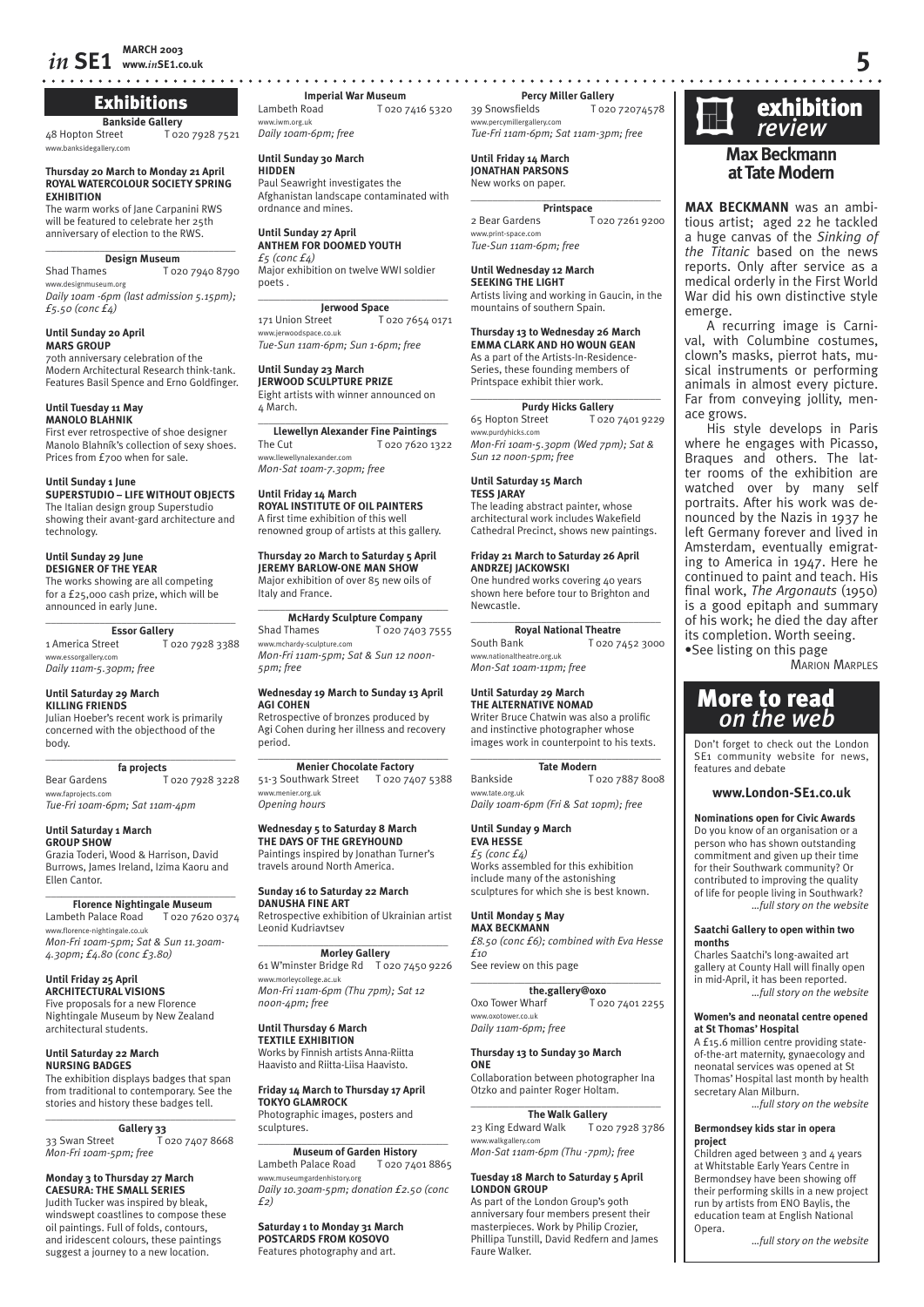**MARCH 2003 6 www.***in***SE1.co.uk** *in* **SE1**

**St George-the-Martyr** Borough High Street T 020 7407 2796

## **environment**<br> *watch*<br>
■ Principal measure

#### **Bringing trees and birds to SE1**

**MARCH SEES** the first days of Spring and is also nesting time for the birds. They are particularly vunerable at this time of the year; this is poignant now that Paris Garden is to become two multi-sports pitches and the garden at Southwark College is largely lost to a sixth form centre. Both these spaces are important for wildlife

One immediate way of helping is to leave out food for the birds on your windowsill or balcony. Space for nesting boxes could be found on estate gardens. Woolworths has a good selection of both from £1.99 to £6.99. London Wildlife Trust can also supply trees and shrubs to attract wildlife. Payment is by donation and Southwark residents get the first tree free. Their wonderful garden centre is worth a visit in its own right.

Trees for London has also been busy planting trees locally – in Brook Drive, Geraldine Mary Harmsworth Park and last year in Blackfriars Road. They are always looking for volunteers to "adopt" a tree and are currently seeking suggestions for more spaces at the Elephant and Castle for tree planting.

Around 200 years ago William Blake wrote: "The tree which moves some to tears of joy, is in the eyes of others, only a green thing that stands in the way. Some see nature all ridicule and deformity. Some scarce see nature at all." Sadly nothing seems to have changed since then. But by helping local wildlife even in small ways we can hold a candle to the darkness.

•Centre for Wildlife Gardening 020 7252 9186

•Trees for London 020 7587 1320 **ANNE CRITCHLEY** 

#### $\mathcal M$ orley COLLEGE at Waterloo **LEARNING** FOR LIFE

**Cinema Organ Society** Edric Hall (SB University), Borough Rd www.cinema-organs.org.uk

**Saturday 1 March DAN BELLOMY**

*7.30pm; £6* A special recital on the Mighty Wurlitzer organ from the Trocadero in New Kent Road by David Bellomy visiting from the USA.

#### **Sunday 16 March**

#### **LEN RAWLE** *3pm; £6*

Len Rawle on the Mighty Wurlitzer.

*The South Bank University Wurlitzer left the factory in North Tonawanda, New York on 11 October 1930, destined for the Trocadero cinema, Elephant and Castle.*

## \_\_\_\_\_*\_\_\_\_\_\_\_\_\_\_\_\_\_\_\_\_\_\_\_\_\_\_\_\_\_\_\_\_\_\_*

**Morley College**<br>62 Westminster Br Rd To T 020 7450 1838 www.morleycollege.ac.uk

**Every Tuesday LUNCHTIME CONCERTS** *1.10pm; free*

Tue 4: **Piano Accompaniment & Chamber Music Class**

Tue 11: **Chamber Performers Group** (Chamber works for woodwind, brass, strings, piano and voice by students) Tue 18: **The Masters Voice** (Liza Hobbs, Colin Tarn and Michael Chance with Noel Coward songs) Tue 25: **Meridian Choir** (Shakespeare settings)

**Wednesday 5 to Friday 7 March**

#### **MUSIC FOR YOUTH FESTIVAL** *10am-4.30pm; free* Music for Youth Regional Festival with limited seating. Adjudication results at 5pm.

## Church Services

**Christ Church Southwark**<br>27 Blackfriars Road T 020 79 T 020 7928 3970 w.christchurchsouthwark.org.uk

#### **Every Thursday EUCHARIST**

*1.10pm* 30 minute lunchtime Eucharist. Refreshments available afterwards.

#### **Wednesday 5 March ASH WEDNESDAY EUCHARIST**

*7pm* First day of Lent.

#### **Sunday 30 March MOTHERING SUNDAY** *9.30am* Family Communion Service.

**Southwark Cathedral**<br>
Montague Close T 0207 T 020 7367 6700

#### **Every Monday**

**LUNCHTIME ORGAN RECITAL** *1.10pm; free* Mon 3: **Stephen Disley** (Southwark Cathedral) Mon 10: **Norman Harper** (St Mary's, Wimbledon) Mon 17: **Peter Wright** (Southwark Cathedral) Mon 24: **William Whitehead with Debbie Calland** (trumpet) Mon 31: **Ian Keatley** (Southwark Cathedral)

### **Every Tuesday**

**LUNCHTIME RECITAL** *1.10pm; free* Tue 4: **The Broken Bones** (trombone quartet) Tue 11: **Cello Ensemble from Trinity College of Music** Tue 18: **City University Chamber Choir** Tue 25: No recital (Annunciation service)

#### **Saturday 22 March CANTERBURY PILGRIMS MUSIC** *7.30pm; £8*

The Music of the Canterbury Pilgrims with New Renaissance Voices. Sacred and secular songs from the time of Chaucer with later settings by Josquin, Mouton, Lobo, Lassus. Directed by Bruce Saunders. See *www.nrv.org.uk*

#### **Wednesday 26 March CONCERT**

*7.30pm; tickets from 020 8340 1524* John March conducts Chameleon Arts Orchestra, Highgate School Concert Choir and Channing School Choir performing Rutter *Requiem* and Mozart *Coronation Mass*. With Ruth Kerr (soprano), Katy Bingham-Best (contralto), Stephen Brown (tenor) and Leandros Taliotis (bass). See *www.chameleon-arts.co.uk*

#### **Crossway URC** New Kent Road (Rodney Place junction)

#### **Friday 6 March WOMEN'S WORLD DAY OF PRAYER**

*7.30pm* The first North Southwark Women's World Day of Prayer Service. Produced by the women of the Lebanon, it will be led by Sue, a New Zealander, and the address given by Alice, a Ghanaian. All are welcome.

#### *\_\_\_\_\_\_\_\_\_\_\_\_\_\_\_\_\_\_\_\_\_\_\_\_\_\_\_\_\_\_\_\_\_\_\_*  **St John's Waterloo**<br>Waterloo Road To2c

T 020 7928 2003 www.stjohnswaterloo.co.uk

#### **Wednesday 5 March ASH WEDNESDAY EUCHARIST**

*12.30pm & 7pm* Holy Communion on the first day of Lent.

Thu 6: **Royal Academy of Music students** Thu 13: **Trinity College of Music students** Thu 20: **Guildhall School of Music students**

Thu 27: **To be announced**

www.stgeorgethemartyr.co.uk **Every Thursday LUNCHTIME CONCERTS** *1pm; free (collection)*

\_\_\_\_\_*\_\_\_\_\_\_\_\_\_\_\_\_\_\_\_\_\_\_\_\_\_\_\_\_\_\_\_\_\_\_* **St George's Cathedral**<br>
Lambeth Road<br> **CO2022** T 020 7928 5256 www.southwark-rc-cathedral.org.uk

#### **Saturday 15 March ORGAN RECITAL**

*1.05pm; free* Lee Ward of Hampstead Parish Church

#### **Saturday 15 March THAMES FESTIVAL ORCHESTRA**

*8pm; £8.50-£15 (conc £7-£12)* Thames Festival Orchestra and Thames Philharmonic Choir perform Schubert *Mass in A flat*, Mozart *Eine kleine Nachtmusik* and Haydn *Maria Theresa Te Deum*.

#### \_\_\_\_\_*\_\_\_\_\_\_\_\_\_\_\_\_\_\_\_\_\_\_\_\_\_\_\_\_\_\_\_\_\_\_* **St John's Waterloo**<br>
Waterloo Road<br>
T 020 T 020 7928 2003 www.stjohnswaterloo.co.uk

**Saturday 1 March SOUTH BANK SYMPHONY** *7.30pm; £6 & £8 (conc £5)* Tchaikovsky *Romeo & Juliet*; Vaughan Williams *Symphony No. 2 'A London* 

*Symphony'*,and Haydn *Trumpet Concerto*.

## **Every Wednesday**

**LUNCHTIME CONCERTS** *1.10pm; free* Wed 5: **Recital** Wed 12: **Recital** Wed 19: **Southbank Sinfonia Chamber Ensemble** Wed 26: **Southbank Sinfonia Chamber Ensemble**

**Southwark Cathedral**<br>7020 T 020 7367 6700 www.dswark.org/cathedral

#### **Sunday 2 March SERVICE OF CELEBRATION**

*4.45pm* Service of celebration and thanksgiving on the occasion of Simon Hughes' 20th anniversary as MP.

#### **Wednesday 5 March ASH WEDNESDAY EUCHARIST**

*12.45pm & 6.30pm* Also a said Eucharist at 8.15am.

#### **Saturday 8 March GHANA DAY SERVICE**

*6.30pm* Eucharist and Independence Day celebrations.

## **March for Morley!**

## **Morley College**

*Lifelong Learning for adults in Central London*

Throughout March Morley College is running one-day courses in Music, Humanities and Health, from Austen to Allegies, Singing to Personal Safety, come and try one out – everyone is welcome.

*Call or email for our course guide, or check our website for details*

**Morley College, 61 Westminster Bridge Road, London SE1 7HT Tel** 020 7928 8501 **Fax**: 020 7928 4074 **General Email: enquiries@morleycollege.ac.uk** Morley College Ltd is a company limited by guarantee registered in England No. 2629936. Reg Charity No. 1928623

#### Music

www.dswark.org/cathedral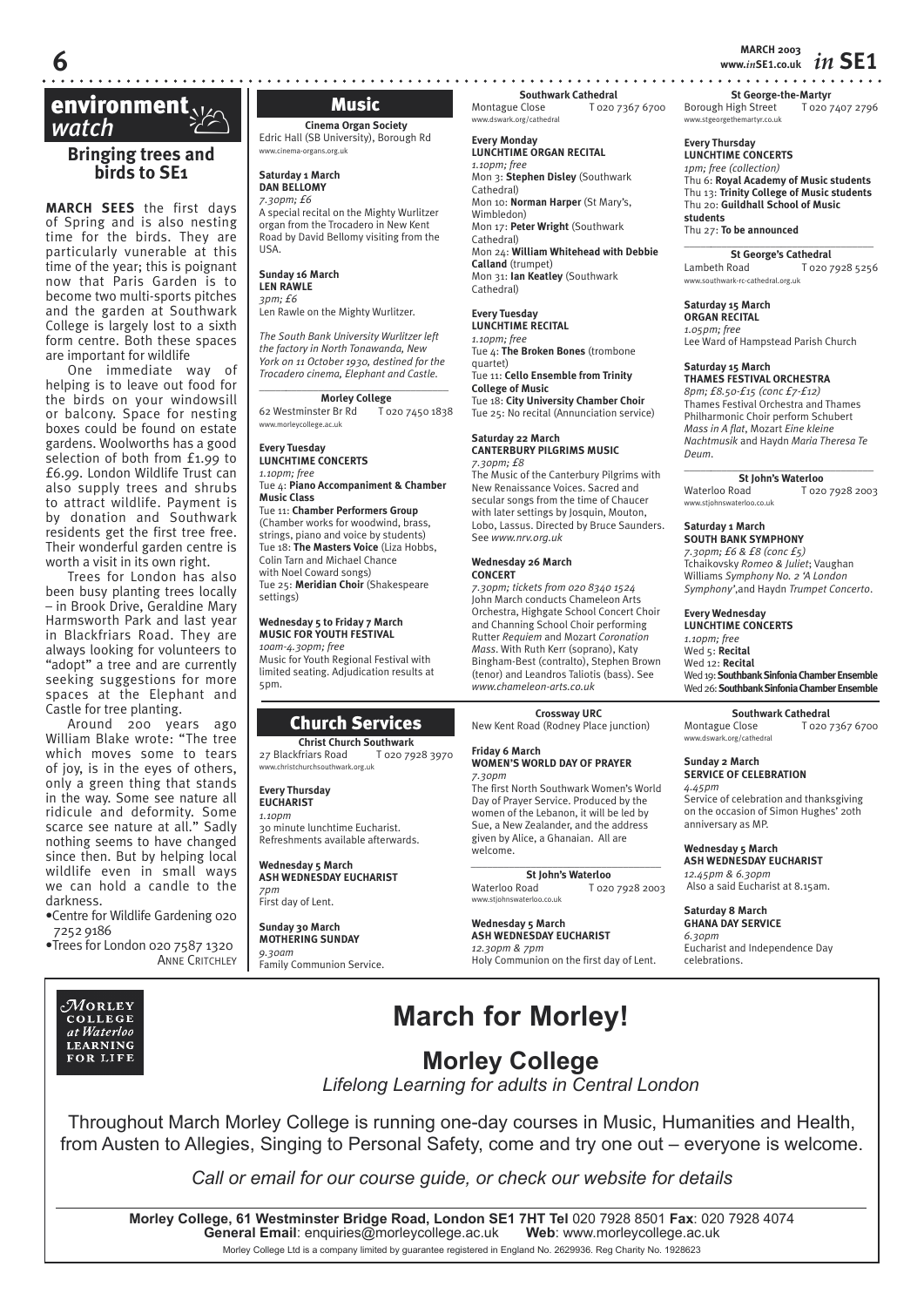### *in* **SE1 MARCH 2003 www.***in***SE1.co.uk 7**

## Talks & Meetings

**Calder Bookshop**

51 The Cut T 020 7633 0599 www.calderpublications.com

#### **Thursday 6 March VICTOR HUGO**

*6.45pm; £3 (conc £1)* An evening on the Man and His Poetry with Timothy Adès talking about his recent translation of Hugo's *How To Be A Grandfather.*

#### **Thursday 13 March POETRY OF LOUIS MacNEICE** *6.45pm; £3 (conc £1)*

Discussion on life and work of the poet and broadcaster

#### **Thursday 20 March RECITATION FOR A GOLDEN CITY** *6.45pm; £3 (conc £1)* Robert Rietti presents and reads from a variety of texts celebrating the long history

of Jerusalem. **Thursday 27 March ANTONIN ARTAUD**

*6.45pm; £3 (conc £1)* Directors and others affected by his work discuss him and read from his work.

\_\_\_\_\_\_\_\_\_\_\_\_\_\_\_\_\_\_\_\_\_\_\_\_\_\_\_\_\_\_\_\_\_\_\_ **Old Operating Theatre, Museum & Herb Garret** 9a St Thomas' Street T 020 7955 4791 www.thegarret.org.uk

#### **Sunday 2 March THE BLADE & THE BONE**

*2.30pm; £4 (conc £3, child £2.50)* A lecture demonstrating the ordeal of Victorian surgery without anaetheasia.

#### **Sunday 9 March**

**JOSEPH LISTER**  *2.30pm; £4 (conc £3, child £2.50)* A talk called Surgery, Science and Sepsis highlights Joseph Lister's experiments with antiseptics.

#### **Saturday 15 March SPEED SURGERY**

*2pm, 3pm & 4pm; £4 (conc £3, child £2.50)* Three lectures as part of National Science Week.

## Events for Children

**Guy's Hospital** St Thomas' Street T 01923 854624

#### **Wednesday 12 March HEARTS & GUYS ASTLEY COOPER**

*1.30pm & 5.30pm; free* Guy's Hospital Chapel is the venue for a play by Dr David Leaback for children about the birth of science-based medicine. Characters include John Keats who knew Astley Cooper who devised the first chemical test for kidney disease. Free show funded by Wellcome Trust.

\_\_\_\_\_*\_\_\_\_\_\_\_\_\_\_\_\_\_\_\_\_\_\_\_\_\_\_\_\_\_\_\_\_\_\_* **Imperial War Museum**<br>**I** ambeth Road **I** 020 T 020 7416 5320 www.iwm.org.uk

#### **Saturday 22 and Sunday 23 March DO TOUCH THE EXHIBITS**

*11.30am & 2.30pm; free* A chance to handle and learn more about artefacts from both world wars.

## \_\_\_\_\_\_\_\_\_\_\_\_\_\_\_\_\_\_\_\_\_\_\_\_\_\_\_\_\_\_\_\_\_\_\_

**Morley College**<br>ter Br Rd T 020 7450 1838 62 Westminster Br Rd www.morleycollege.ac.uk

#### **Saturday 22 March**

**FAMILY CONCERT: MUSIC IN THE WIND** *10.30am; £3 (child £1)* Families with very young children welcome at morning of informal music and dance.

**National Trust Lectures – Purcell Room**<br>South Bank Centre T 020 7960 4242 T 020 7960 4242 www.rfh.org.uk

#### **Monday 3 March DESIGN DEMOCRACY**

*6pm; £7.50* Laurence Llewelyn-Bowen on why good design is affordable.

**Monday 3 March TYNTESFIELD** *7.45pm; £7.50* Tim Knox repeats last month's sell-out lecture about the mansion discovered almost untouched inside since the 19th century.

#### **Monday 10 March THE CAREWS OF ANTONY** *6pm; £7.50*

Sir Richard Carew Pole on the colourful history of his Cornish house and estate.

**Monday 17 March MANAGING ENGLAND'S COUNTRYSIDE** *6pm; £7.50* Dr David Bellamy celebrates the publication of his autobiography.

#### **Monday 24 March WHY GARDEN?**

*6pm; £7.50* Anna Pavord, garden correspondent of *The Independent*, tries to answer a question about her passion.

#### \_\_\_\_\_*\_\_\_\_\_\_\_\_\_\_\_\_\_\_\_\_\_\_\_\_\_\_\_\_\_\_\_\_\_\_* **St John's Waterloo**

Waterloo Road T 020 7928 2003 www.stjohnswaterloo.co.uk

#### **Saturday 29 March JUST PEACE?**

*1.30pm-4.30pm; free*  Bishop of Jerusalem Riah Abu El Assal speaks on Struggles & hopes for the Children of Abraham.

**Southwark & Lambeth Archaeological Society**  Hawkstone Hall, Kennington Road

#### **Tuesday 25 March**

**ARCHAEOLOGICAL REPORT** *7.30pm; £1 (refreshments from 7pm)* Report on recent local archaeological and historical work.

#### **Tate Modern**

Bankside T 020 7887 3959

#### **Sundays START**

www.tate.org.uk

#### *11am-5pm; free*

Drop-in for age 5+ for exploring modern art through intriguing activities. Doublesided jigsaws and new 'Body Suite' games. Bring a form of identification with you to borrow the games. (For under 5s: a booklet of simple looking and drawing games) Supported by John Lyon's charity.

## **Saturday 15 March**

#### **TATE TALES**

*11am-12.30pm* Join storytellers and poets in journeys around the gallery to explore stories and word games. For ages 5+. Booking recommended. Supported by John Lyon's charity

*'Come to Beckmann's Circus!' is a family trail available to families visiting the Max Beckmann exhibition. See listing page 5.*

Our April issue will have a complete guide to Easter holiday events and activities in SE1

## Special Events

### **South Bank**

Jubilee Gardens to National Theatre www.mystpatricksday.com

#### **Sunday 16 March ST PATRICK'S DAY FESTVIAL** *12 noon-6pm*

There will be stages at both ends for Irish folk and pop music. Other festival features include marquees showcasing Irish food and drink, arts & crafts, music and dance. There will also be several bars, community stalls and food outlets. Sponsors include the GLA, the Irish Post and Council of Irish Counties Association.

**\_\_\_\_\_\_\_\_\_\_\_\_\_\_\_\_\_\_\_\_\_\_\_\_\_\_\_\_\_\_\_\_\_\_\_ City Hall**

The Queen's Walk T 020 7983 4100 www.london.gov.uk

#### **Saturday 1, Sunday 2, Saturday 15 & Sunday 16 March**

**OPEN DAY: LONDON'S LIVING ROOM** *Saturday 9am-1pm, Sunday 2pm-6pm;* 

*free* More opportunities to visit London's Living Room at the top of City Hall.

## Guided Walks & Tours

**City Secrets Walks** T 020 8348 9022

#### **Mondays & Fridays SHAKESPEARE CITY WALK**

*Meet 11am Blackfriars Station; £6* Actor and researcher Declan McHugh leads a 90 minute guided walk featuring Shakespearean connections.

 $\overline{\phantom{a}}$  , and the set of the set of the set of the set of the set of the set of the set of the set of the set of the set of the set of the set of the set of the set of the set of the set of the set of the set of the s **The Lambeth Walk**

T 020 7435 4782

#### **Every Tuesday THE LAMBETH WALK**

*Meet 11am Lambeth North Stn; £5 (conc £4)* Featuring The Railway Children, the Stars & Stripes and a famous pottery.

#### $\overline{\phantom{a}}$  , and the set of the set of the set of the set of the set of the set of the set of the set of the set of the set of the set of the set of the set of the set of the set of the set of the set of the set of the s **Stepping Out**

T 020 8881 2933

## www.walklon.ndirect.co.uk

**Every Sunday**

**BROTHELS, BISHOPS & BARDS** *Meet 11am at Monument Stn; £5 (conc £4)* Hear Bankside tales about geese that were not birds, stews that were not food and a notorious prison in Clink Street.

#### **Every Wednesday BYWAYS OF WATERLOO**

*Meet 11am at Lambeth North Stn; £5 (conc £4)* A tour around a network of pretty streets with a lot of history.

> FLOWERS for Weddings, funerals & all occasions

Don't forget Mothers' Day

Sunday 30 March

DENISE'S FLORIST 168 Great Suffolk Street 020 7403 0067

Open Saturday 29 & Sunday 30 March

## southside  *diary* c

**THERE SEEMS** to have been more Saturday filming than usual and not all in Borough Market. Bear Lane and The Cut have both had meters suspended for film crews arriving at 6am. The reward for recent disruption in Hatfields will come at Christmas when *Fake It!* is released. The antique shop features in London's answer to *The Italian Job* with Art Malik among the stars. \*\*\*

**THE BALI** memorial service at Southwark Cathedral was well reported on television but it was a pity that BBC News insisted on claiming that the Prince Charles, the Australian Prime Minister and UK cabinet ministers were in south London. The cathedral is further north than both Downing Street and the Houses of Parliament. Maybe the Congestion Charge will bring home to the media that SE1 is in central London unlike Kensington which is not.

#### \*\*\*

**THIS YEAR'S** Irish Festival has been switched to the South Bank from Trafalgar Square where refurbishment continues. Another interesting fall-out is that six of the Square's historic bollards are now to be found in Dolben Street. These large objects, designed 160 years ago by Charles Barry of Houses of Parliament fame, are in storage at Sykes builders yard by command of English Heritage. Their future is uncertain but if they do not eventually return they would be lovingly cared for in the proposed garden at nearby Gambia Street.

\*\*\* **IT IS** good to see Emma Cons Garden fenced off ready for improvemnents to be undertaken. Putting Down Roots, a gardening project for homeless people, will be responsible for looking after the site and the Old Vic opposite is to provide the lighting. Emma Cons who revamped the theatre would probably approve.



Don't miss out on our weekly email updates

**www.SE1direct.co.uk**